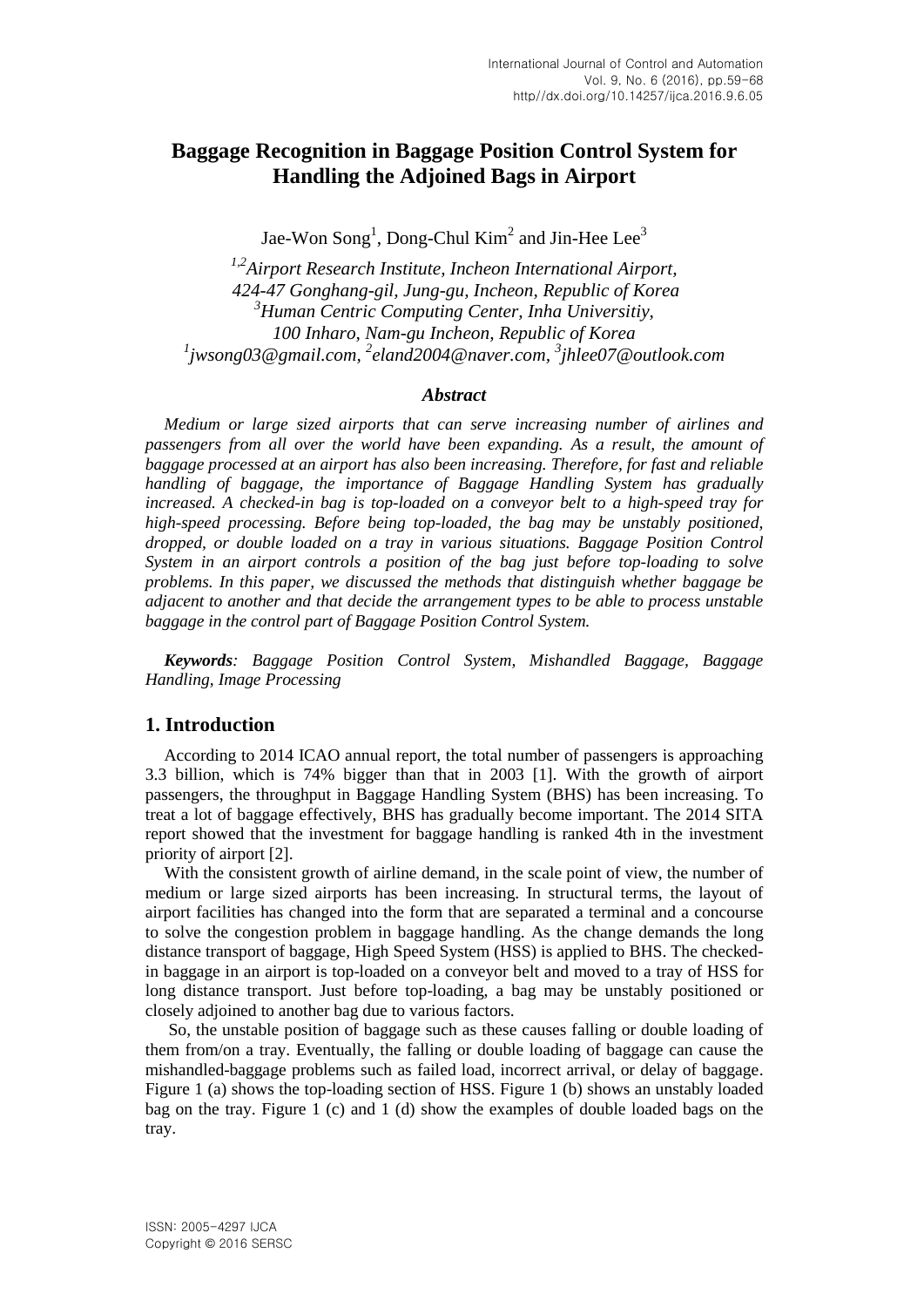

(a) Top-loading section (b) Unstably loaded baggage





(c) Double loading by adjacent baggage (d) Double loading by adjacent baggage

### **Figure 1. Top-Loading and Unstable Baggage Loading**

Recently, several airports examined the introduction of Baggage Position Control System (BPCS) to reduce the number of mishandled baggage caused by top-loading process. BPCS consist of a vision part and a control part. The vision part recognizes a bag, and extracts its shape features such as size and location. Then, the vision part sends the features of the bag to the control part. The control part handles the position of baggage using the information about the features received from the visual part. We distinguished between the vision part and the control part of BPCS and limit the discussion to the vision part. Therefore, this paper described the methods for recognizing adjacent baggage and for classifying its type in the vision part of BPCS.

This paper is organized in the following ways. Section 2 discusses types of adjacent bags and describes the process to treat them. Section 3 introduces our methods to recognize the adjacent bags. Section 4 describes the experimental results from the proposed method. Finally, Section 5 presents conclusion.

## **2. Adjacent Baggage and Arrangement types**

BPCS is a system that controls the unstable position of a bag before top-loading it onto a tray to prevent it from falling or double-loading. Currently, BPCS consists of the vision part for scanning a bag and the control part for handling its position. Figure 2 shows the overview of BPCS.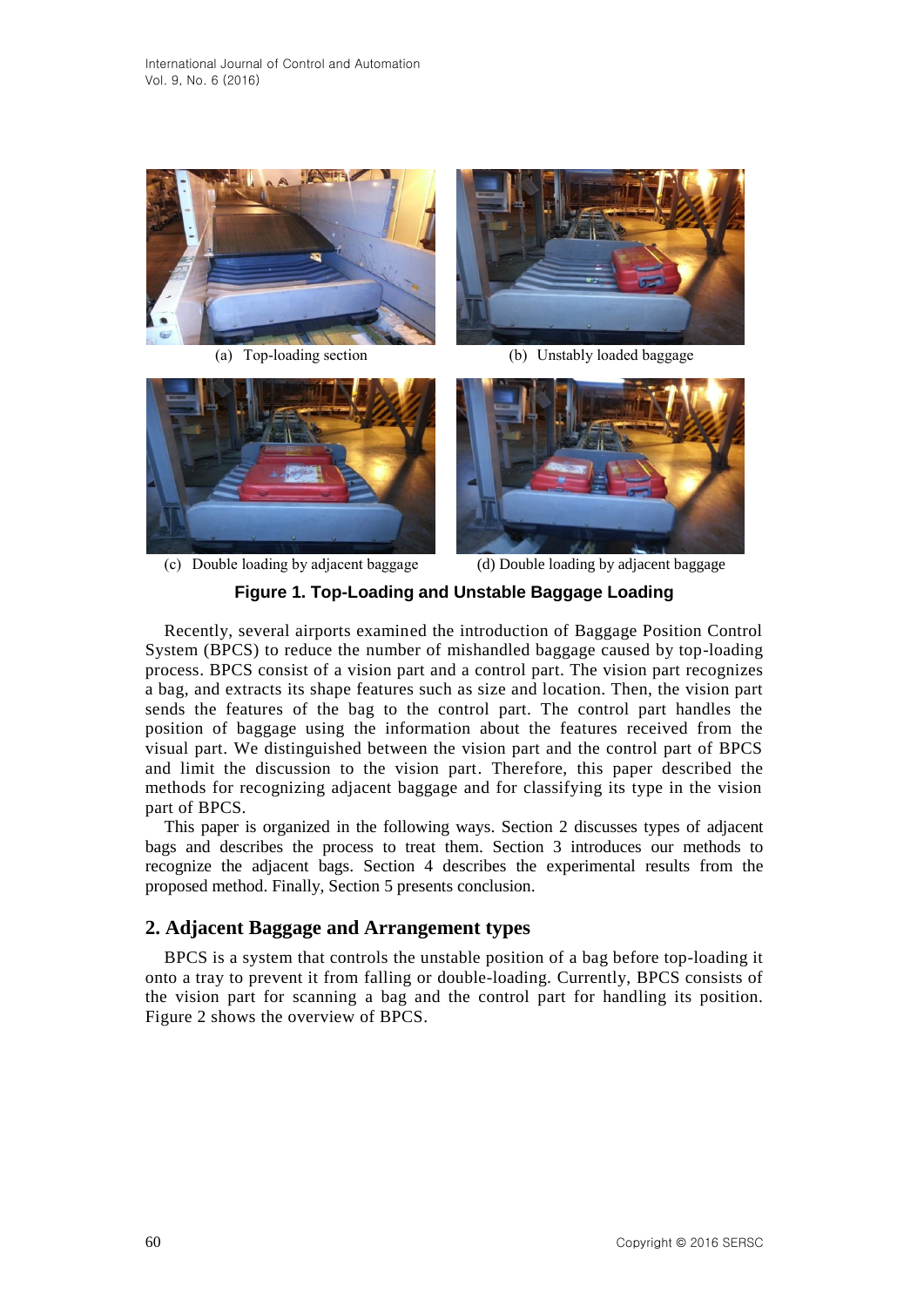

**Figure** 2**. Baggage Position Control System**

The vision part of BPCS recognizes the adjoined bags and determines its arrangement type. The control establishes the position control plan based on the information about the shape of the bag recognized from the vision part. The specific control method of the control part is not the concern of this paper.

First, the vision part waits until a bag is recognized by the baggage recognition sensor. If the sensor recognizes a bag (the state of sensor is changed *on* to *off*), the baggage is scanned by line scan camera at top of BPCS. When the state of the sensor is *on* again, the scan process ends. Next, the vision part makes the data available for controlling the position of the bag. However, in process of creating an image of the bag through the line scanning, the vision part recognizes the adjacent two bags as a single bag. The bags recognized as one in the vision part cannot be establish a proper control plan. So, in the top-loading process, the falling and double loading of baggage may occur. Therefore, it is important to identify adjacent bags in the vision part in order to handle them properly in the control part.

The adjacent bags should be controlled in order to maintain steady intervals and to prevent bags from falling and double-loading problems of baggage. Before toploading, adjacent bags can be classified two types as follows: 1) serial adjacency arrangement; and 2) parallel adjacency arrangement. Additionally, the parallel arrangement can have two sub-types: completed parallel adjacency and disjointed parallel adjacency arrangement.

Serial adjacency arrangement of adjacent bags means that two bags are completely adjoined in a serial form. Because the sensor is turned to *off* while bags are scanned in the vision part, the adjacent bags are recognized as one bag. The parallel adjacency arrangement of the adjacent bags means a situation in which two bags at the same time are in parallel on the conveyor belt. Because the baggage recognition sensor is positioned on the side of the conveyor belt, two bags that are simultaneously moved are recognized as one bag. Therefore, the parallel type of adjacent bags can be classified into completed and disjointed adjacency. Figure 3 shows all types of adjacent bags.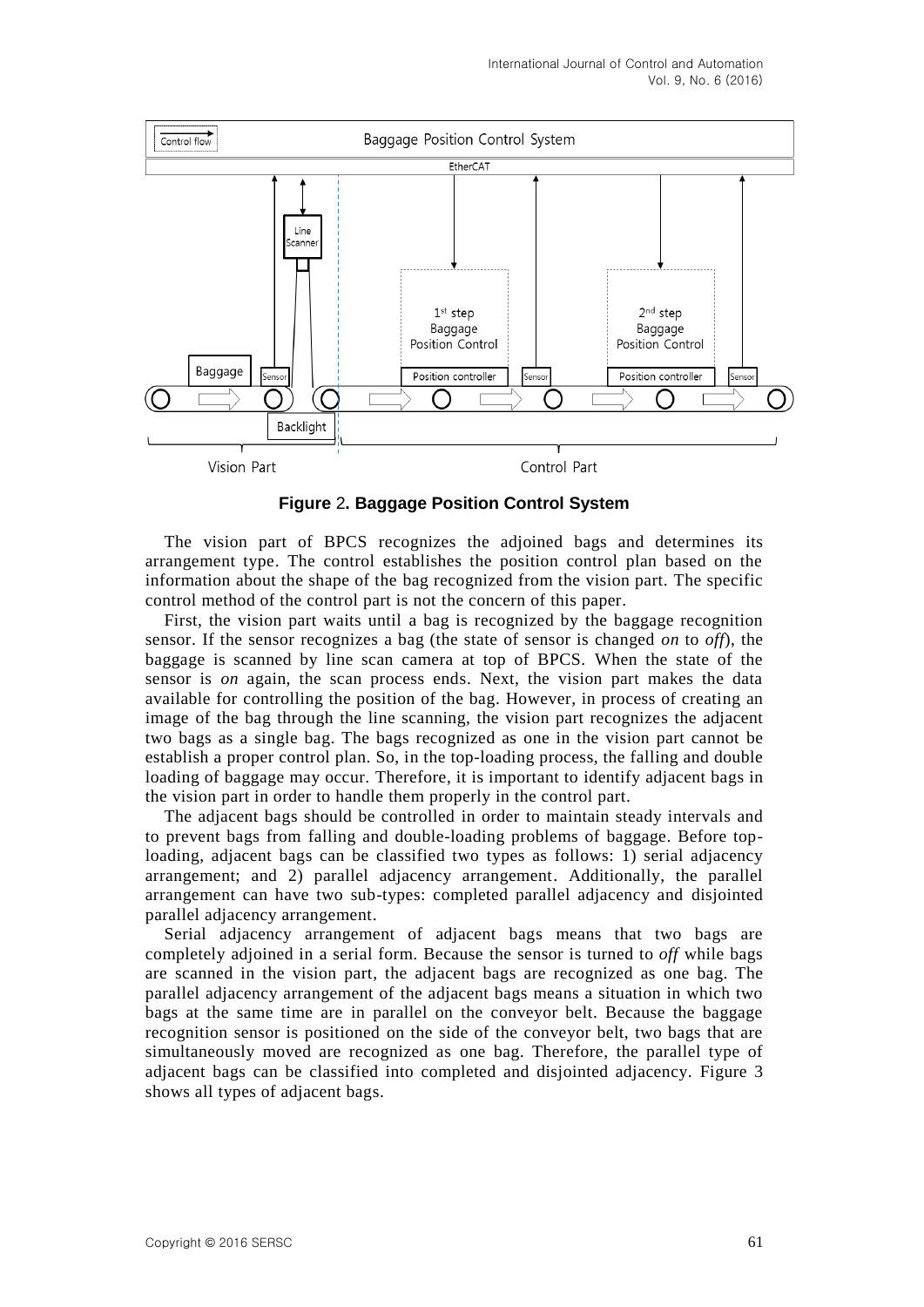

**Figure 3. Two Arrangement Types Of Adjacent Baggage**

In the following section, methods to identify adjacency types and to separate bags will be discussed. Furthermore, ways to determine arrangement types to establish a proper control plan of adjacent bags in the control part will be described.

### **3. Recognizing the Adjacent Baggage**

This section describes two methods: 1) a method to distinguish whether or not a bag is adjacent to another in a digital image generated by the line scan camera; and 2) a method to separate the adjacent baggage into individual baggage.

As the first step to distinguish a bag, a bag is represented as a rectangle in black, and its background in white in a binary image. The bag in the binary image is segmented with connected-component labeling [3]. Then, if the number of the counted label is two, the baggage is recognized as the adjacent bags. The information about the shape of the two bags with its arrangement type on a conveyor belt is sent to the control part in BPCS. In the control part, the adjacent bags recognized by the connected-component labeling method refer to two bags disjointedly positioned in parallel. If the number of counted label is one, the bag should be checked whether or not it adjoins another bag. The adjacency possibility of the segmented bag is identified with a shape measurement, *Solidity* [4], or its size. First, *Solidity* is defined as follows.

Solidity

\n
$$
(B) = \frac{Area \quad (B)}{Convex \quad (B)}
$$
\n(1)

Here, *B* represents a bag recognized by the connected-component labeling, and *Area*( $\cdot$ ) represents the area of the bag. The *Convex*( $\cdot$ ) means a convex hull of the given object as parameter. If the recognized bag is a single object, its size and its convex hull have very similar values. Therefore, the solidity value of the recognized bag is used to determine whether or not two bags are adjacent. That is, the adjacency possibility of the segmented bag can be determined if the solidity value of the bag is less than threshold *T*. Another way to determine whether or not two bags adjoin each other is the size of a segmented bag. The oversized bag is processed by Out OF Gauge (OOG) process. Thus, we can still determine whether a segmented bag adjoins another bag even if the bag is over-sized.

In the next step, the algorithm for separating the adjacent bags is applied to the image with an adjacency possibility. In this process, if an object is not identified by the algorithm, the bag is recognized as a single object. The algorithm divides the baggage object with an adjacency possibility into two individual objects.

First, the boundary,  $B^O$ , from baggage object, *B*, is obtained. Here,  $B^O$  is a clockwise sequence  $(p_1, p_2, \ldots, p_n)$  that consists of *n* points. Next, for convenience of the application of the proposed algorithm, we first find the corner points of the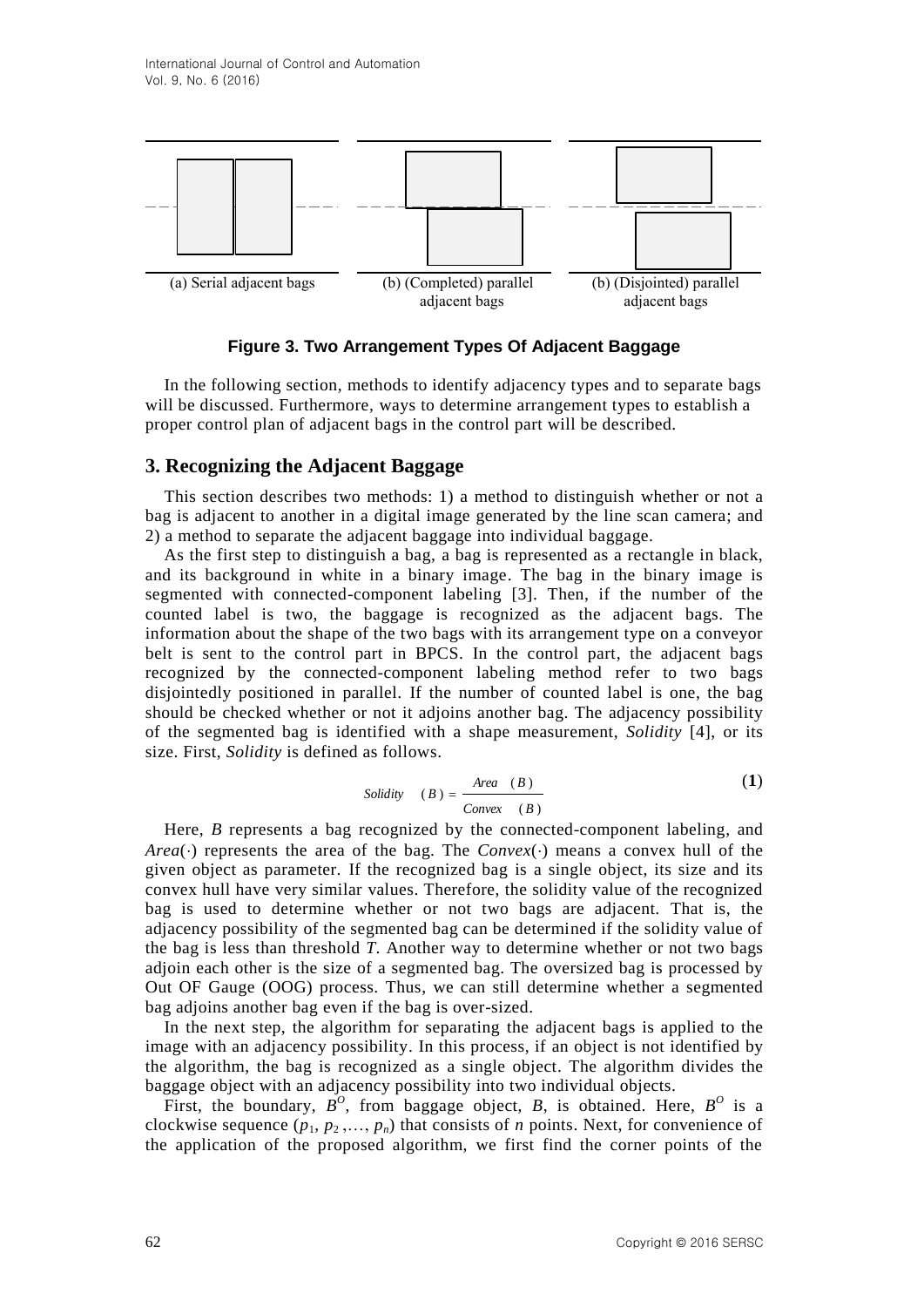baggage object. After that, the identified corners are aligned in the sequence of  $B^0$ . The ordered corner points are marked as  $B^C$ . The detection of corner points is performed by Harris corner detection [5]. Then, the baggage object is represented as  $B^C$ .

Furthermore, nodal points from the bag are identified to distinguish two adjacent bags. The nodal points are created by a contact of two bags. Identifying the nodal points is very important for separating adjacent two bags. After a pair of nodal points generated by the adjoined bags is identified, they are used to separate the adjacent bags into two objects. The separation of adjacent bags is performed by *AdjacentBaggageSplit* algorithm.

| Algorithm1. AdjacentBaggageSplit |
|----------------------------------|
|----------------------------------|

**Input:** List<Point> $B^C$  //*Corner points for the baggage boundary, B<sup>O</sup>* **Output:** List<Object> *R* //*Separated Objects, Object is defined as List<Point>*

| 1  | //initialized as the array size of $B^C$<br>List<br>bool> NodalPointsMarking                       |  |  |  |  |
|----|----------------------------------------------------------------------------------------------------|--|--|--|--|
| 2  | List <object> <math>R</math><br/><math>\frac{1}{1}</math> initialized as the empty array,</object> |  |  |  |  |
| 3  | int <i>nodalPointCnt</i> $\leftarrow 0$<br>$\ell$ //for counting nodal points                      |  |  |  |  |
| 4. |                                                                                                    |  |  |  |  |
| 5  | for $i \leftarrow 0$ to $B^C$ .length-1                                                            |  |  |  |  |
| 6  | <b>if</b> internal angle at $B^{C}[i] > \pi$ <b>then</b>                                           |  |  |  |  |
| 7  | $NodalPointsMarking[i] \leftarrow true$                                                            |  |  |  |  |
| 8  | else                                                                                               |  |  |  |  |
| 9  | $NodalPointsMarking[i] \leftarrow false$                                                           |  |  |  |  |
| 10 | endif                                                                                              |  |  |  |  |
| 11 | <b>if</b> NodalPointsMarking[i] = true <b>then</b> nodalPointCnt $\leftarrow$ nodalPointCnt + 1    |  |  |  |  |
| 12 | endfor                                                                                             |  |  |  |  |
| 13 |                                                                                                    |  |  |  |  |
| 14 | <b>if</b> nodalPointCnt < 2 <b>then</b> R.add( $B^C$ )                                             |  |  |  |  |
| 15 | else SplitObject(NodalPointsMarking, $B^C$ , R)                                                    |  |  |  |  |
| 16 |                                                                                                    |  |  |  |  |
| 17 | return $R$                                                                                         |  |  |  |  |

*AdjacentBaggageSplit* receives the image of the bag,  $B^C$ , as input and returns the list of separated objects as output. Line 1 indicates an array of *bool* type to represent whether each point of  $B^C$  is a nodal point or not. The *NodalPointCnt* of line 3 is a variable for counting the number of nodal points identified in  $B^C$ . Through the loop of line 5 to 12, the elements of *NodalPointMarking* array are marked to represent whether or not each point of  $B^C$  is a nodal point. A nodal point at each point of  $B^C$ depends on whether the internal degree at the point exceeds  $\pi$ .

Figure 4 shows the nodal points detected from the image of adjacent bags. In line 14, if the number of nodal points below two, the bag is identified as a single bag. The result *R* that is only included  $B^C$  is returned. If the number of nodal points is two, the baggage object is separated into two objects by the nodal points. Line 15 calls *SplitObject* with nodal points for separating the adjacent bags if the nodal points are above two.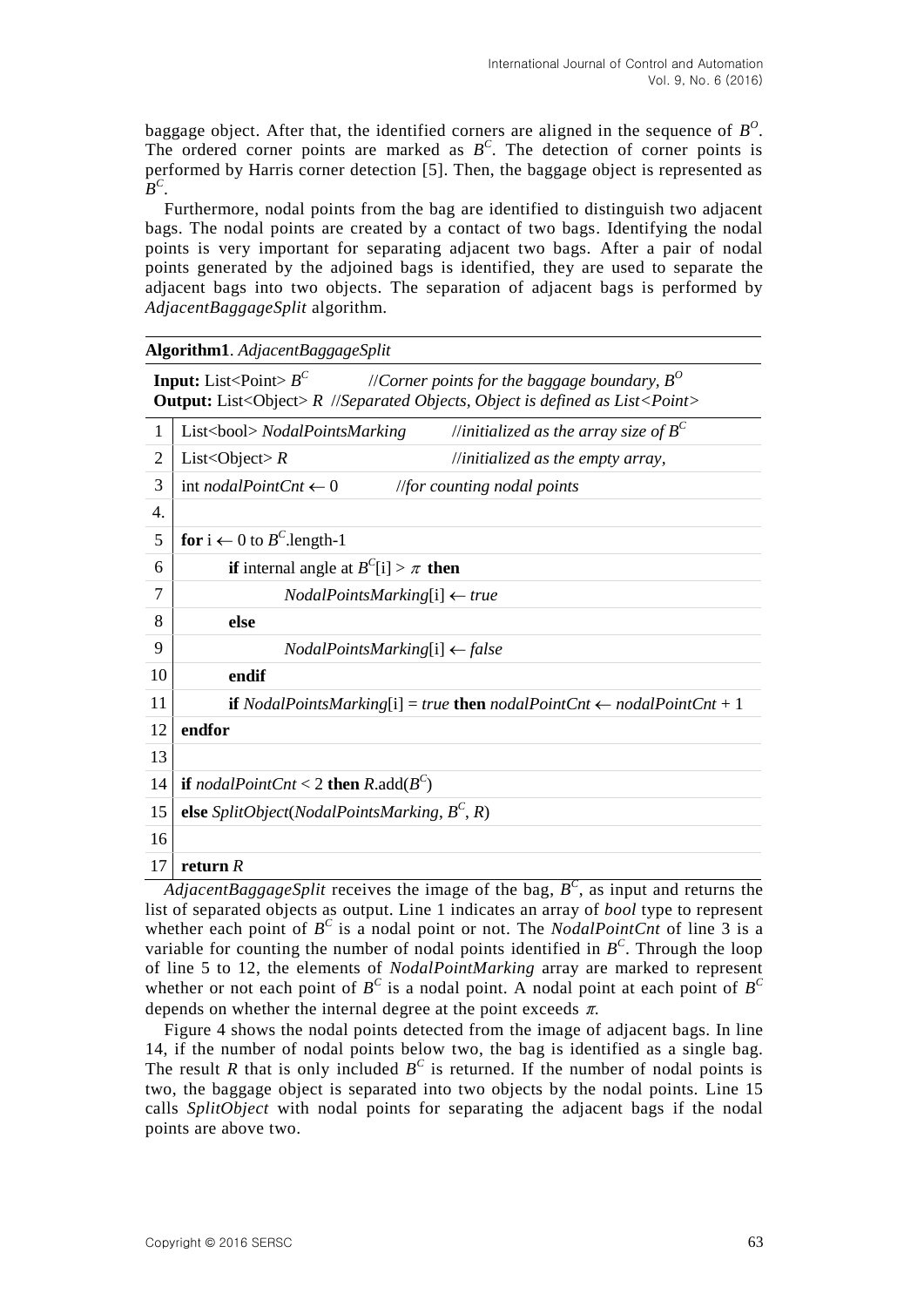

**Figure 4. Corner Points (Red) and Nodal Points (Blue) For an Ideal Adjacent Baggage Image**

| Algorithm2. SplitObject                                                                                                                                                                                                        |                                                                                               |  |  |  |  |  |
|--------------------------------------------------------------------------------------------------------------------------------------------------------------------------------------------------------------------------------|-----------------------------------------------------------------------------------------------|--|--|--|--|--|
| Input:<br>List<br>bool> NodalPointsMarking //the list for marking nodal points<br>List <point><math>B^C</math><br/>List<object> <math>R</math><br>//the list for including the separated baggage objects</br></object></point> |                                                                                               |  |  |  |  |  |
| 1                                                                                                                                                                                                                              | $R$ .add(new List < Point > )<br><i>Afor the first separate baggage object</i>                |  |  |  |  |  |
| $\overline{2}$                                                                                                                                                                                                                 | $R$ .add(new List < Point > )<br>$\mathcal{C}/\mathcal{C}$ the second separate baggage object |  |  |  |  |  |
| 3                                                                                                                                                                                                                              | int flag $\leftarrow 0$<br>//the index for selecting baggage object in the list, $R$          |  |  |  |  |  |
| 4.                                                                                                                                                                                                                             |                                                                                               |  |  |  |  |  |
| 5                                                                                                                                                                                                                              | for $i \leftarrow 0$ to $B^C$ . length-1                                                      |  |  |  |  |  |
| 6                                                                                                                                                                                                                              | R[flag].add(B <sup>C</sup> [i])                                                               |  |  |  |  |  |
| 7                                                                                                                                                                                                                              | <b>if</b> <i>NodalPointsMarking[i]</i> = <i>true</i> <b>then</b>                              |  |  |  |  |  |
| 8                                                                                                                                                                                                                              | $flag \leftarrow \sim flag$ // inverse flag value                                             |  |  |  |  |  |
| 9                                                                                                                                                                                                                              | R[flag].add(B <sup>C</sup> [i])                                                               |  |  |  |  |  |
| 10                                                                                                                                                                                                                             | endif                                                                                         |  |  |  |  |  |
| 11                                                                                                                                                                                                                             | endfor                                                                                        |  |  |  |  |  |

*SplitObject* is an algorithm for separating the baggage object into two bags using the detected nodal points. Line 1 and 2 add the lists for adding the boundary points of the separated baggage objects to the result *R*. Line 3 defines a variable, *flag*, for selecting the one of lists added in line 1 and 2. In lines 5 to 11, each point of corner points,  $B^C$ , is checked if it is a nodal or not. If it is a nodal, the *flag* is reversed for selecting another object list. After that, the corresponding object list from the list *R* is selected by using *flag*. The points that are accessed through the loop of  $B^C$  are added to the object list selected by *flag* for representing separated object. In other words, this process separates two bags by adding each points of  $B^C$  into the object list selected by *flag*.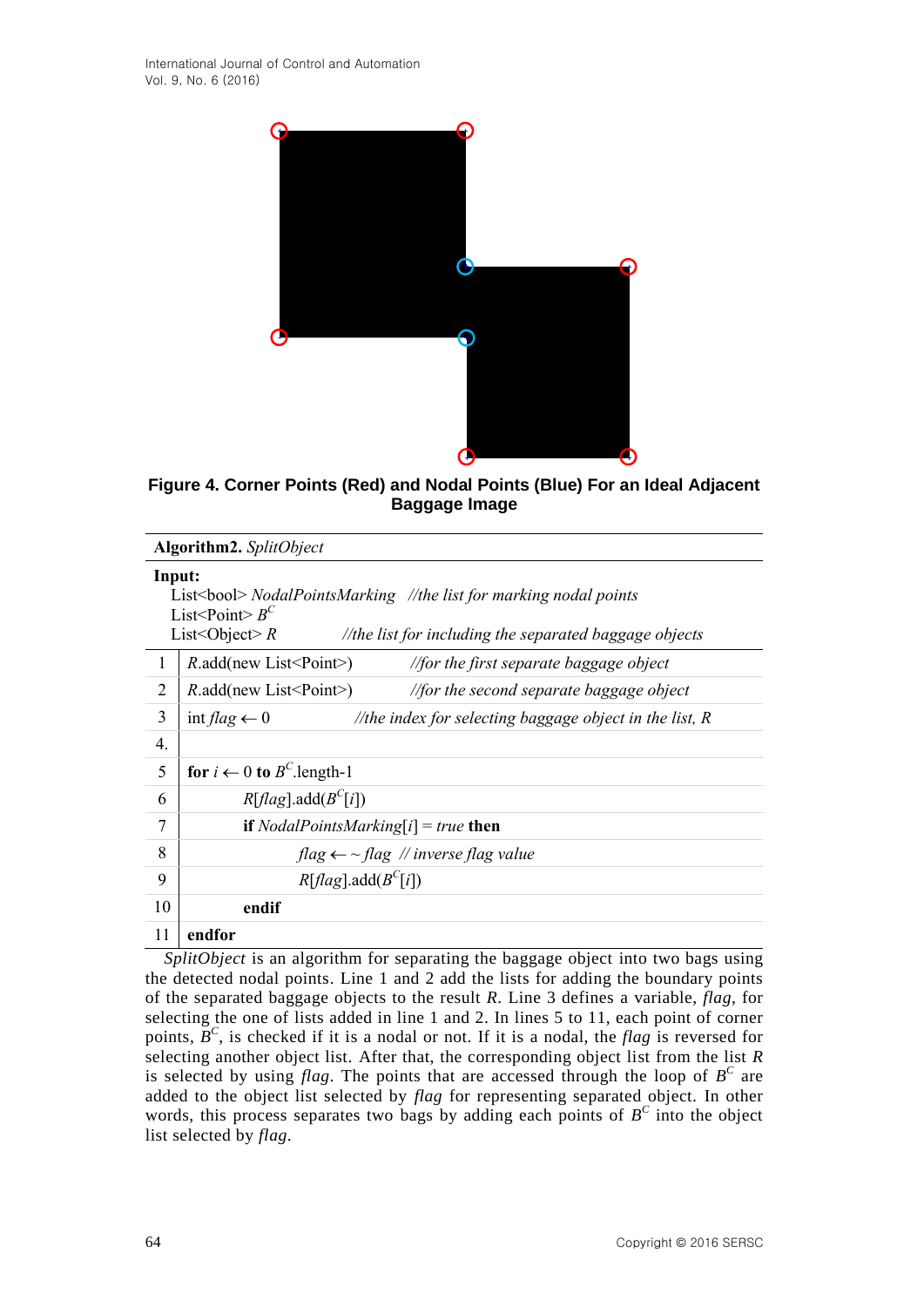Finally, the arrangement type of adjacent bags can be identified by an angle generated by the center points of two separate bags. In other words, if the angle relative to the moving direction of the conveyor belt of the line formed by the center points of two bags is between  $-\pi/4$  rad and  $\pi/4$  rad, the arrangement type of these bags is identified as serial arrangement. Otherwise, it is decided as the parallel arrangement type. Eq. 2 shows the equation to determine the arrangement type of two adjacent bags.

Array

\nArray

\n
$$
x = \n\begin{cases}\n\text{SerialType} & \text{if } x = \frac{p_2 \cdot y - p_1 \cdot y}{p_2 \cdot x - p_1 \cdot x} \\
\text{BesselType} & \text{if } x = \frac{p_2 \cdot y - p_1 \cdot y}{p_2 \cdot x - p_1 \cdot x}\n\end{cases}
$$
\nArray

\n
$$
x = \n\begin{cases}\n\text{BraidType} & \text{if } x = \frac{p_2 \cdot y - p_1 \cdot y}{p_2 \cdot x - p_1 \cdot x} \\
\text{BesselType} & \text{if } x = \frac{p_2 \cdot y - p_1 \cdot y}{p_2 \cdot x - p_1 \cdot x}\n\end{cases}
$$
\nArray

(**2**)

Here  $p_1$  and  $p_2$  are the center points of two separated baggage objects. As shown in Figure 5, bags in parallel can be identified as the absolute angle value of the line formed by center points of two bags is bigger than  $\pi/4$ .



Angle : -1.5076 rad

**Figure 5. The Angle of Line Formed By Center Points,** *P***<sup>1</sup> And** *P***2.**

#### **4. Experimental Results**

This section discusses the experimental results from the application of the proposed method for ideal adjacent baggage image examples. The experiment environment for testing the proposed methods was performed on a computer with an Intel Core 2 Duo 3GHz CPU and 2G RAM running Windows7 64bit. The proposed algorithms were implemented by using ImageJ [6], an image processing package based on the JAVA programming language.

First, there are three images that were used in the experiment. Figure 6 shows the images of three virtual types of adjacent bags.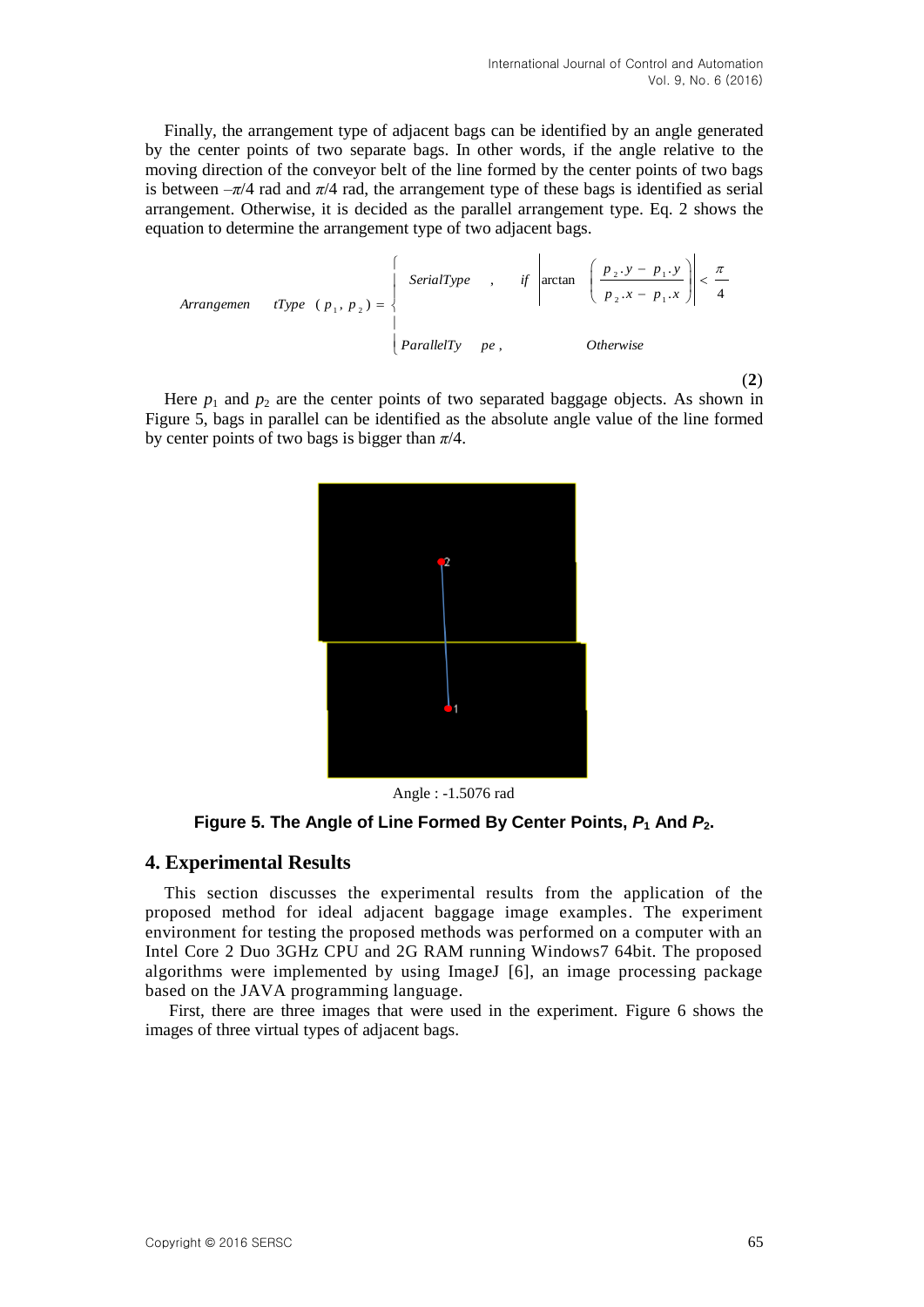



As shown in Figure 6, two bags in each image are recognized as one baggage object, which results in mishandled-baggage problems such as failed loading, incorrect arrival, and delay. After applying the proposed algorithm, an image of two adjacent bags can be separated into two different objects. An arrangement type is determined by angle. Table 1 shows the values of solidity and arrangement types determined by angle. Figure 7 shows the results from the application of Algorithm 1, shown in Figure 6.

|                         | Figure $6(a)$ | Figure $6(b)$ | Figure $6(c)$ |
|-------------------------|---------------|---------------|---------------|
| Solidity                | 9.76          | 0.95          | 0.98          |
| Angle (rad)             | $-0.63$       |               | $-1.50$       |
| <b>Arrangement Type</b> | SerialType    | ParallelType  | ParallelType  |

**Table 1. Solidities, Angles, and Arrangement Types of Adjacent Bags**



**Figure 7. The Results of Application** *Adjacentbaggagesplit* **Algorithm For The Ideal Adjacent Baggage Images, Figure 6**

As shown in Figure 7, each object has a separate boundary line as indicated in blue. The bags separated in this process can be processed properly.

### **4. Conclusion**

This paper discussed the methods of identifying two adjacent bags and to classifying arrangement types at the installed BPCS before top-loading and separating in order to reduce mishandled baggage problems. In this paper, we focused on identifying two adjacent bags in this project. However, future studies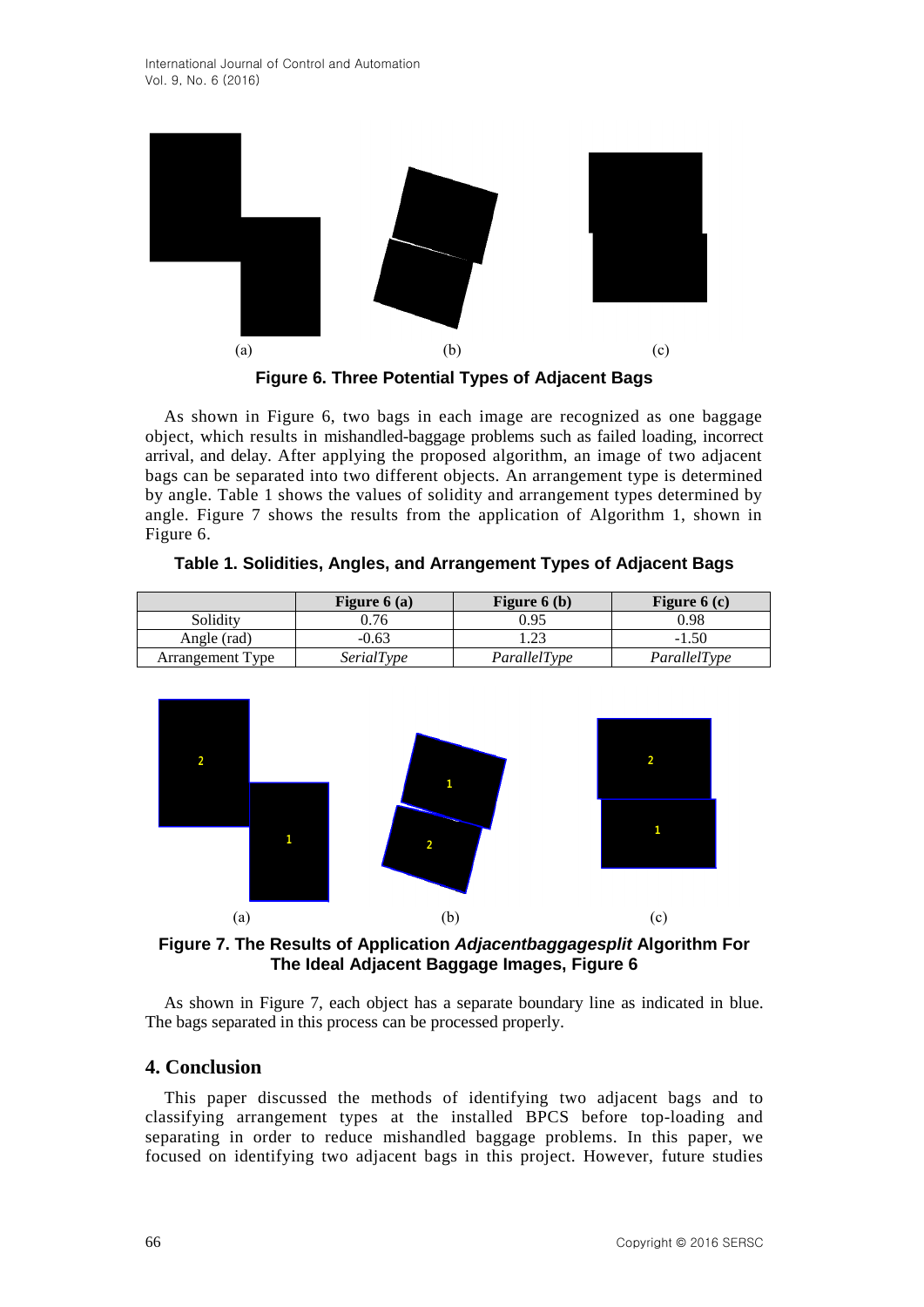may consider how to identify three or more adjacent bags. The proposed methods can contribute to a proper control of baggage position at the control part by recognizing adjacent bags in the vision part of BPCS. Currently, our project has been completed the structural design of BPCS. In the future, we plan to apply the proposed method to BPCS to handle adjacent bags.

### **Acknowledgments**

This study was funded by Technology Advancement Research Program (14ATRP-C071004-02) from Korean Ministry of Land, Infrastructure and Transport.

### **References**

- [1] "The World of Air Transport in 2014". [Online]. Available at: about:reader?url=http%3A%2F%2Fwww.icao.int%2Fannual-report-2014%2FPages%2Fthe-world-of-air-transport-in-2014.aspx. [Accessed: 01-8-2015].
- [2] "Airport IT Trends Survey 2014", Sita. create success together. [Online]. Available at: http://www.sita.aero/resources/type/surveys-reports/airport-it-trends-survey-2014. [Accessed: 01-8-2015].
- [3] R. M. Haralick and L. G. Shapiro, Computer and Robot Vision, 1st ed. Boston, MA, USA: Addison-Wesley Longman Publishing Co., Inc., **(1992)**.
- [4] M. Yang, K. Kpalma and J. Ronsin, "A survey of shape feature extraction techniques", Pattern Recognit., **(2008)**, pp 43–90.
- [5] C. Harris and M. Stephens, "A combined corner and edge detector", in In Proc. of Fourth Alvey Vision Conference, **(1988)**, pp 147–151.
- [6] W.S. Rasband, ImageJ, U. S. National Institutes of Health, Bethesda, Maryland, USA, http://imagej.nih.gov/ij/, **(1997-2015)**.

### **Authors**



**Jae-Won Song,** he is a senior researcher in the department of Airport Research Institute at Incheon International Airport. He received Ph.D. in Computer and Information Engineering at Inha University in South Korea. His research interests include data mining, ontology, and medical image processing. He is currently conducting research on airport baggage handling system (BHS).



**Dong-Chul Kim** is assistant director and vice-chief manager of the department of Airport Research institute at Incheon International Airport. His research interests include FOD, A-VDGS (Advanced Visual Docking Guidance Systems), A-SMGCS (Advanced Surface Movement, Guidance and Control System), and BHS.

**Jin-Hee Lee** is a post-doctoral fellow in Human Centric Computing Center at Inha University in South Korea. She received Ph.D. in Computer and Information Engineering at Inha University in South Korea. Her research interests include human computer interaction, wearable computer, and ubiquitous computing.